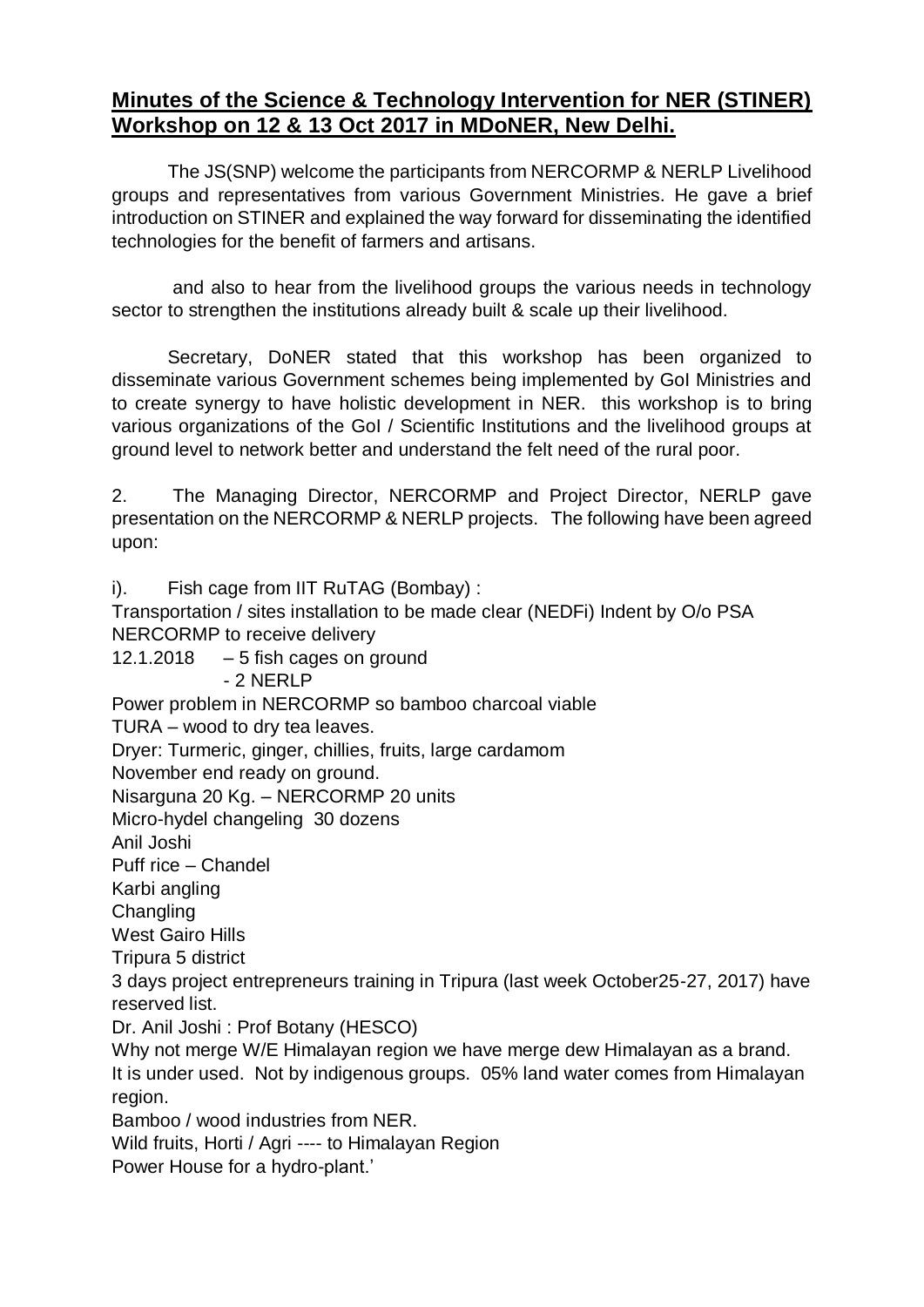Small hydro plant to connect with grid. Bio tourism Dew.---intelligence Please visit one plant – How to preserve fruits (HESCO) Finish – process, dried guava (post harvesting technology) Jack fruit processing into sever varieties. Black rice (value addition) Create knowledge hub for the local community (even after end of projects) **Wheat** Total 126 biotech Hub – DBT has developed in NER (1-3 November visit to Hesco centre) 22 NERLP Along with Palampur (CSIR centre) Pottery units: Potters units material to try out in (khur training) Elect 20,000 per unit 30 units 1st demand Sikkim Candles – NERLP to NEHHDC NERLP 1200 Bamboo value chain : IPIRTI – Letz 2.5 lakhs Wgaro,Tura, Chandel – 5 districts Tripura CSIR – Emat Waste flowers & waste biomass foment to agarbati, dried mango, bamboo, banana ppt ICAR – CSIR PPT Feed blocks – fodder 50 each Eri silk : cocoon opener 60 each (120) Hank to bobbin – Muga silk / handloom 35000 Mushroom cutter – 2500/- Bamboo processors Sanitary napkins RuTAG (Guwahati) Potter's wheel unit 35000 Feedblock – 100 Eri cocoon - 120 Hand to bobbin - 120 Funds in 1 Week  $Dryer - 200$ Shaff cutter – 100 (10% tech fee to IITs) Sikkim: SAL leave/ ---tech IIT (Kharagpur) CIFTR - Picbills Bakkery: Buck wheat (use) (Food Deptt Kharagpur) Feedblock: Sikkim (feed block machines) Pottery wheel – candle moulds (IIT Delhi) Paper bags making machine Visit IIT (G)- bicycle 150 kg per trip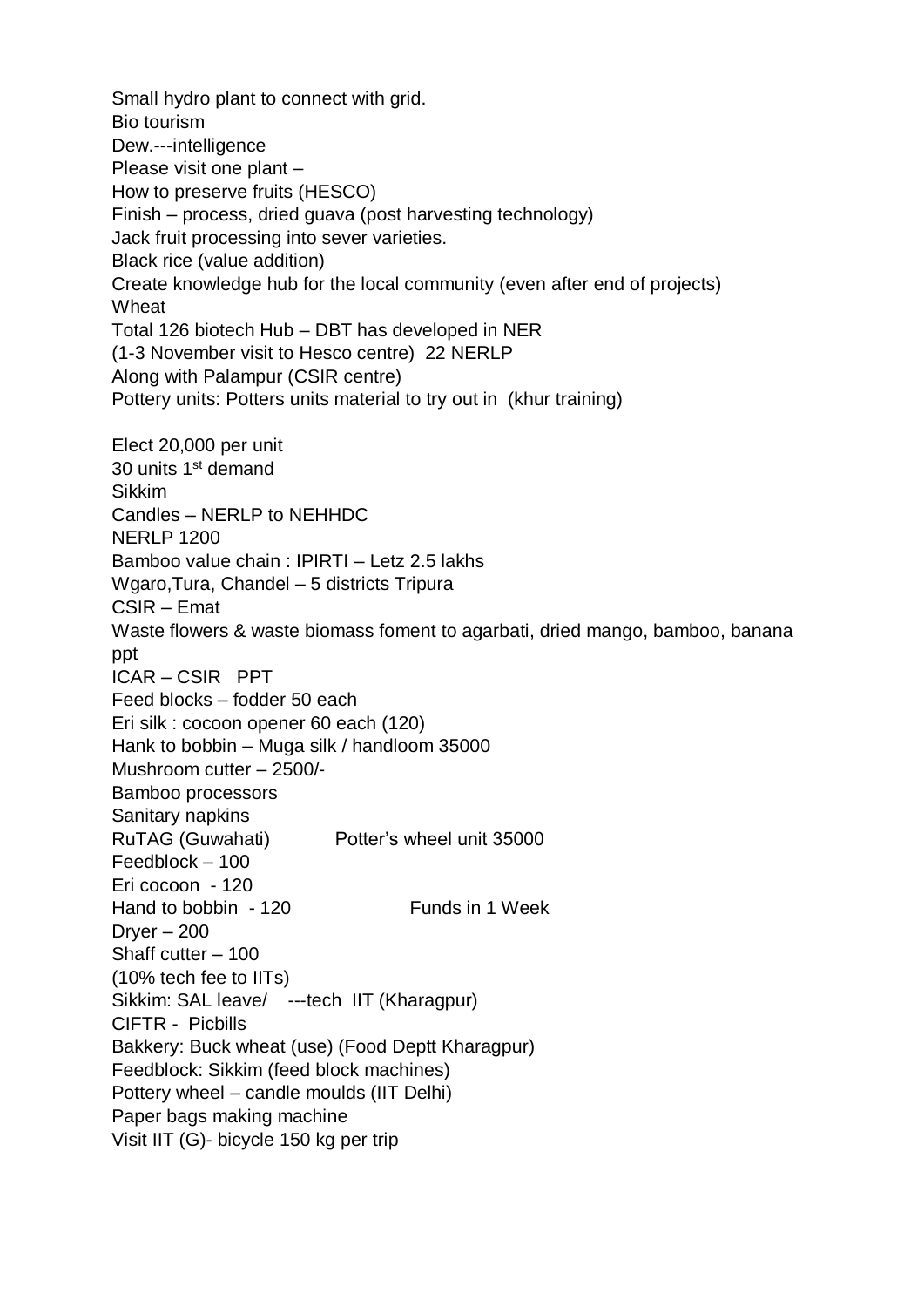3 days for welders / fabricators from project district 6-8 November – NERLP – mala making Prof Kakoti Prof. Bhaduria (IIT Kharagpur) Rope making machiens Door matt Sal leave plates Bamboo mat & packing for NERAMAC also fruits / flower

## IPIRTI

Ist session Mobile app for weavers Tech demo centre / CFC Jheme based each in NERLP / NERCORMP Non-farm / farm NEIST Jorhat 2 centres at Imphal & Itanagar along with skill component Multi-disciplinary centre More than 100 scientists Pertaining which TATAS They have developed good ayurvedic medicine CFC\_ How do NERLP / NERCORMP use this central technology bio fertilizer for Sikkim.

Secy's Points:

1.India rank 100 in terms of hunger worse than Bangladesh / Nepal – Niti Aayog Report (Meghalaya, Tripura and Sikkim) M/o Agriculture: MoVCD – NER- Sikkim CS note aware Why not ---- all schemes which is at ground level? All PO'S" / Feds' must give to NERAMAC, NEHHDC for market linkage. S&T must look at economic development for common man. SAMPADA Scheme: MoFPI subsidy of 50% to AGS Why local people PMPKY DDUGKY (Four STINER Whatsapp group for this group) SANKALP SIDDHS: PM launch (75<sup>th</sup> year of Quit India Movement) NERLP / NERCORMP aware of all GoI Schemes.

RUSA – MHRD: scholarship for higher studies. IIT (G) 100 NEIST: 30-40 technologies for choice All STINER technology will be free at MDoNER level but to Fed / PD's

NEIST Technology:

- 1. Fresh pulp machine 22 units (NERLP / NERCORMP)
- 2. Dryer : Cinamon, Bay leaves, pepper powder & paste both
- 3. Crispy fruits CSIR (3-4 months) Pineapple, lemon, kiwi, litchi orange, mango Total units Rs. 3 crore Per day 200 kg processing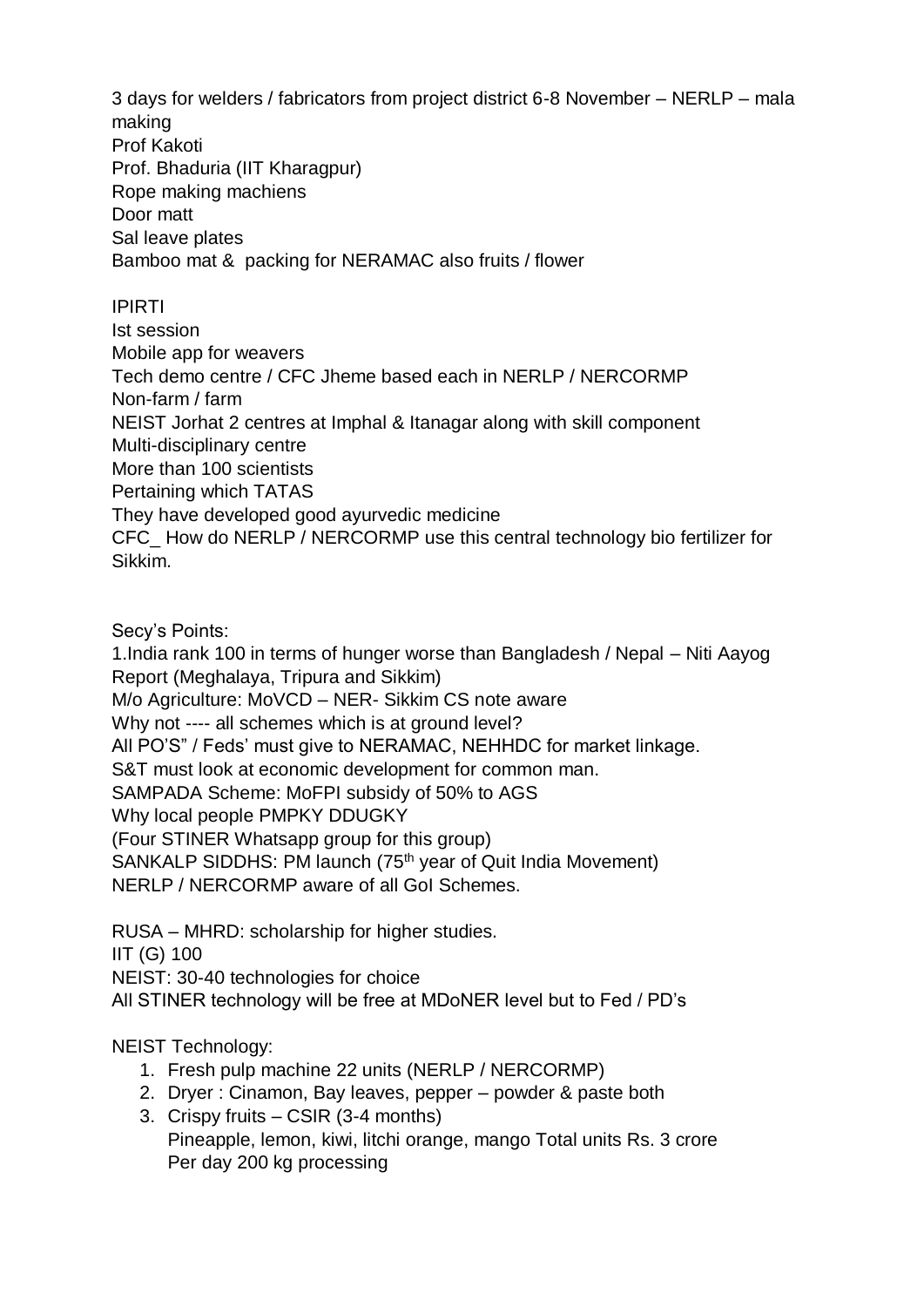Total 4 units : 2 Sikkim, 1 Nagaland and 1 Mizoram Demand for smaller units for NERCORMP CEO – mobile distillation unit, pineapple powder Dryer: large cardamom for Nagaland, Sikkim and Arunachal Pradesh [www.neist.res.in](http://www.neist.res.in/) Lemon grass, citronella (high yielding varieties classical breeding – Mizoram and Manipur 50 crore NCCPS (6) Aroma Mission Bamboo candy, processing unit Micrologist ------------- Electronic & IT Digital 2022 for NER Weaver and youth for NER To do extra ordinary work Empowerment to life's skills (through digital) Entrepreneurship E-commerce **Educational** Verifying clusters from

3 interventions in NER Create more livelihood opportunities Skilling of younger generation Digital weaver resource centre (cluster weavers) For ---- and scanning – Meiti & MDoNER will help develop App

Wewill coordinate with IIT(G) and micro soft for cross weaving

GiZ – looms – 100 units IIT Delhi

Tulti Mall 4000-5000 Water pump Wool - Sikkim Trace for Glass bangles – Try trust in IIT Delhi / Guwahati ----Water testing machines – Sikkim,----, Arunachal Pradesh (all attachments ----NERCORMP all

## $IIT(B)$

Bamboo testifying unit

1. Fish cage : 5 units IIT 9KH0/ Gtv/ B for fabrication - December 1<sup>st</sup> week training

2. Water harvest - Banana fibre, bamboo fibre - Garo Hills, West Khasi Hills NGIST will help – banana fibre, pineapple fibre – Coordinator PD NERLP

- 3. Organic jiggery with ginger flavour
- 4. Dhoop sticks
- 5. Old sarees creating machines (fabricated)
- 6. Dairy --- ----- Garo hills , S.Sikkim
- 7. Solar dryer 7000 DIY manual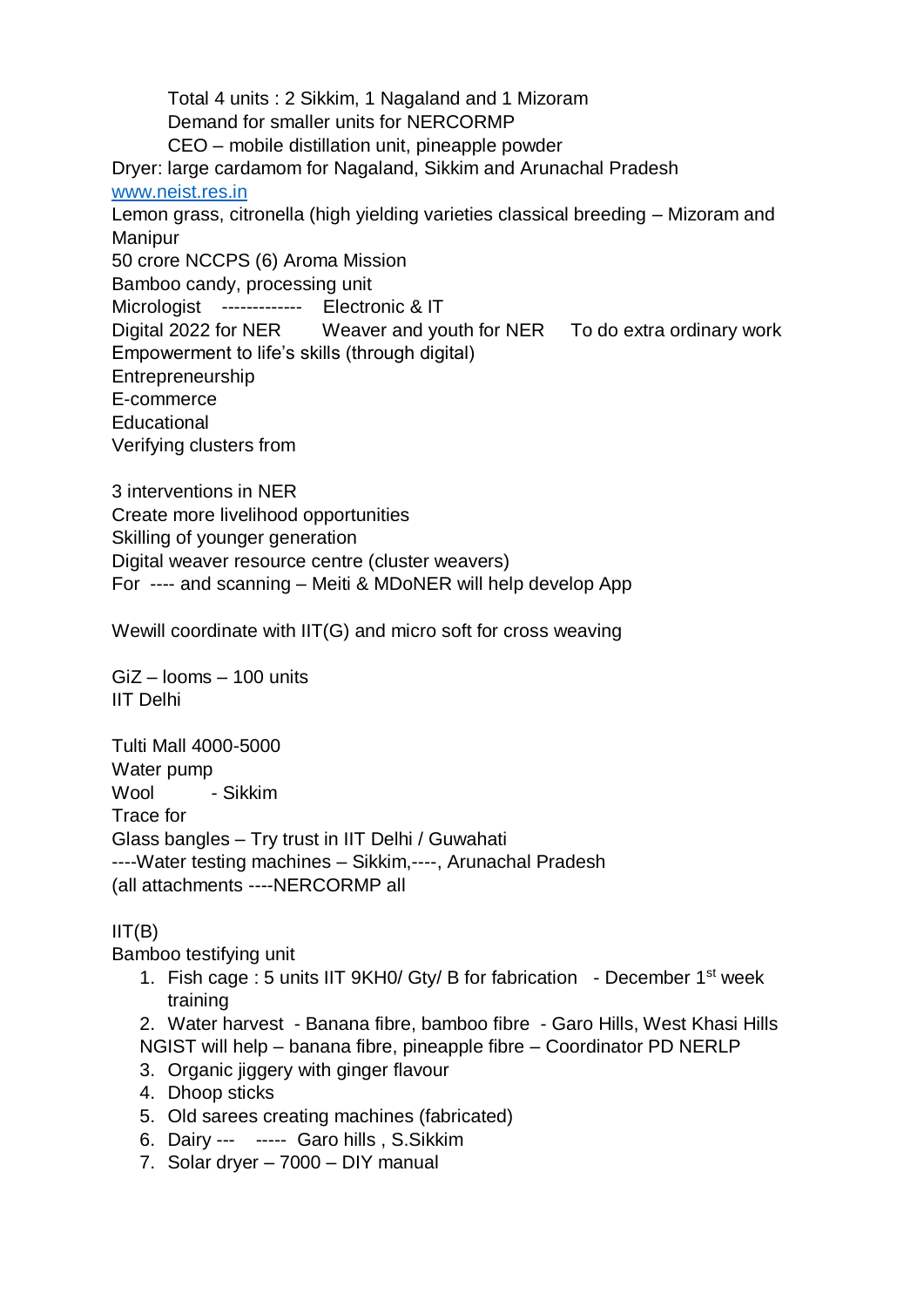8. Karbi arlong:

 $IIT(G)$ IIT(M) pedestrian bridges Loom – 2 lakh per unit Proto type machines to be fabricated and deploy to IIT(G) or IIT(Kh) coordinated by O/o PSA Sanitary napkin machines

Concluding remarks: Fair trade India (CEO) Socio-economic (forum)

NEDFi for advocacy of November, 2017 organization / exhibition

November 2017

- 1. Fair Utsav November (organic / crafts )
- 2. Fair fashion show for fibers / textiles endorse sustainable fabrics with modern design
- 3. Fair Food exhibition

DBT (PPT)

CAU-Tura – jackfruit (multiple citrus products) Tripura – pig- pork Aroham Foods Ltd. Fisheries at Tripura (CAU) Diseases of our animals – trade boundary Twinning R&D programmes Bio-tech huts in NER

CFC – SASRD (hand holding with HR) Pineapple transportation by train

MNER - Scientist

Solar energy Bio-mass 70% subsidy Renewable energy

(IIT Kharagpur Director) STINER portal

National Digital Library

Participatory movement Create knowledge on all verticals A specific verticals forum NER